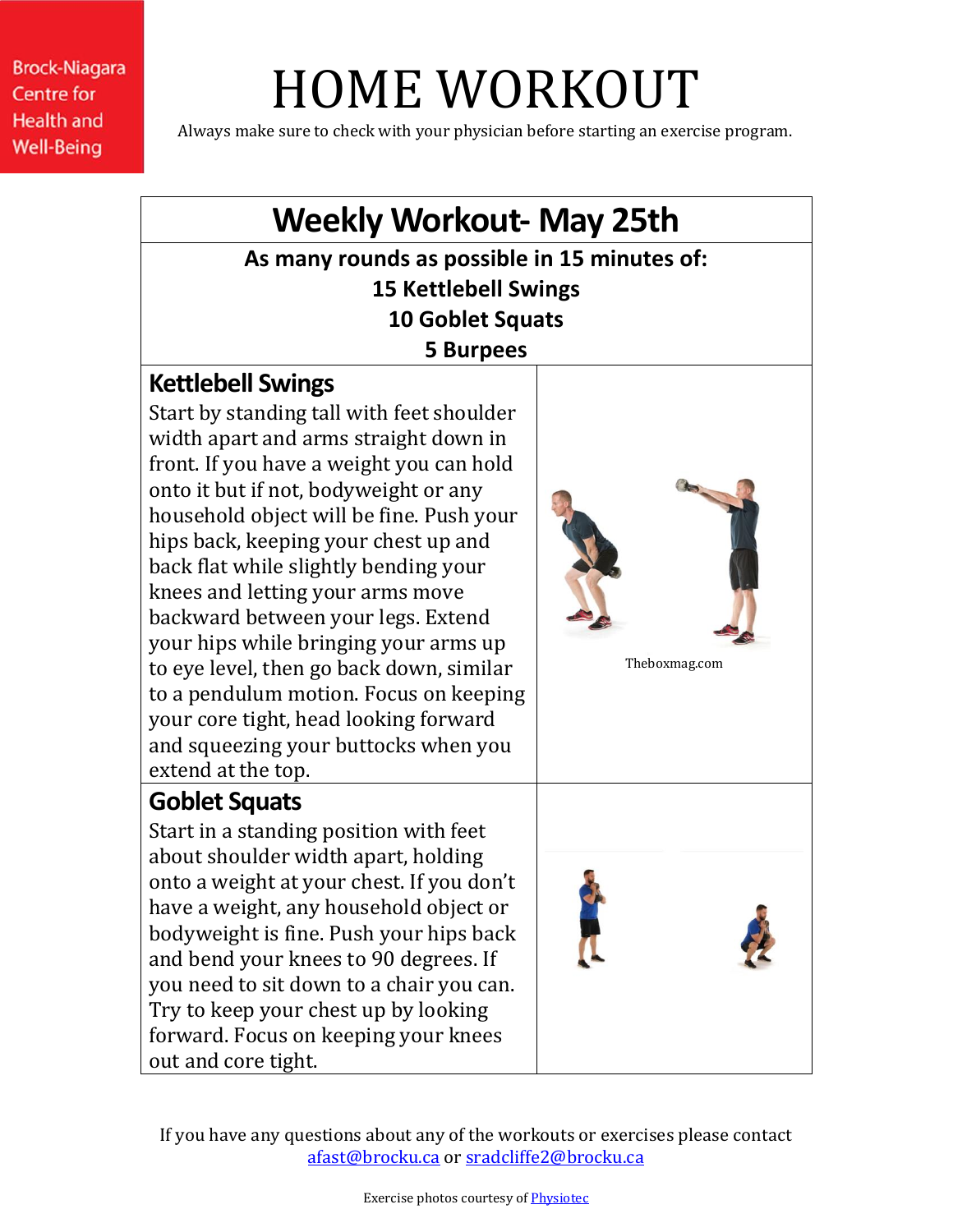# HOME WORKOUT

Always make sure to check with your physician before starting an exercise program.

#### **Burpees**

Start in a standing position with feet about shoulder width apart, lower yourself down until your chest is on the ground by jumping or stepping your feet backwards. After you are on the ground, stand back up and extend your arms overhead. To modify, instead of lowering your body all the way to the ground, use a table, chair or couch to lower your chest to.

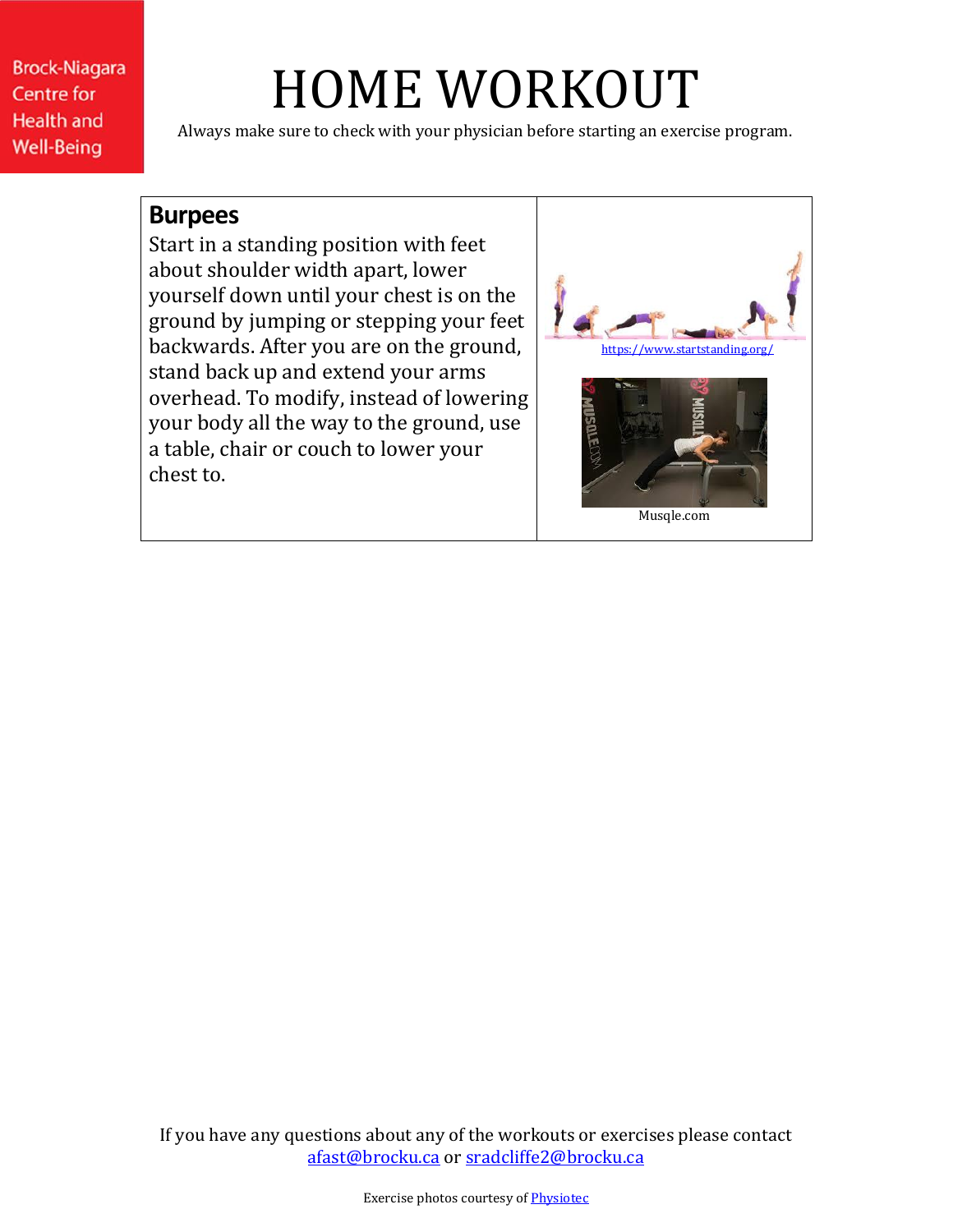# HOME WORKOUT

Always make sure to check with your physician before starting an exercise program.

### **Weekly Workout-Seated Variation**

**As many rounds as possible in 15 minutes of: 15 Seated Kettlebell Swings 10 Chair Dips or Seated Leg Extension 5 Seated Burpees**

#### **Seated Kettlebell Swings**

Sit up tall with weight in your lap or in your hands with arms down in front of you. Extend your arms out, bringing them up overhead and back down. If you are unable to go overhead, lift to eye level or as high as you can. Try keeping your chest up, engage your core and look forward throughout the movement.

### **Chair Dips**

Start sitting tall in your chair. Place your hands on the side of your chair, extend your arms pressing your body up and then come back down. Keep your core tight and try to limit using your legs to help push up. The goal is for your upper body to do most of the work.

### **Seated Leg Extension**

Start by sitting in a chair with feet flat on the floor. Lift your legs one at a time up to full extension. You can alternate legs or do all repetitions on one leg before moving to the other. Add an ankle weight or attach a band for added resistance.



[https://www.youtube.com/watch?v=FP8wdH](https://www.youtube.com/watch?v=FP8wdHlqncw) [lqncw](https://www.youtube.com/watch?v=FP8wdHlqncw)